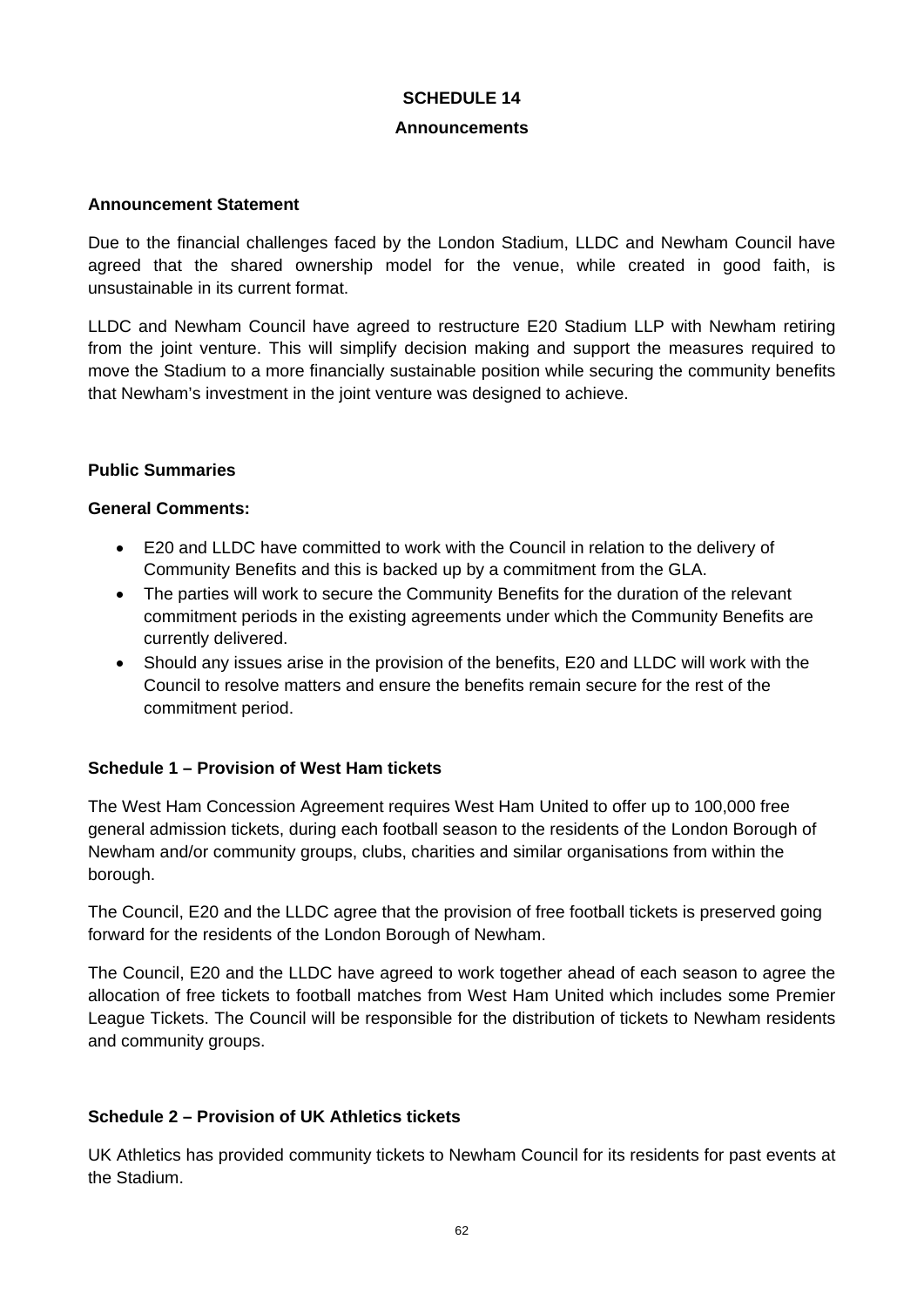The Council, E20 and the LLDC will work together to formalise future community ticket opportunities as part of a community plan with UK Athletics.

## **Schedule 3 - Provision of other events tickets**

The Council, E20 and the LLDC have agreed to work together to secure free or discounted community tickets for other events at the Stadium such as for rugby matches and concerts.

E20 and the LLDC will work with the Stadium Operator to agree a community ticket allocation, as well as a priority purchase window for residents, for events held at the Stadium.

### **Schedule 4 – Community Day access**

In line with the existing Operator Agreement, the Stadium Operator will continue to work with the Council to provide the stadium hire-free for up to 10 community days per year with other operating costs paid for by the Council. For example, of these community days organised by the Council, it is intended that they will include some of the following types of events:

- The Great Newham London Run
- School sports days for Newham schools
- Charity football matches in partnership with West Ham United
- Music and cultural events

# **Schedule 5 – Community Track and Learning Zone**

It was agreed that the Community Track and the Learning Zone would be made available for public use in accordance with the principles and parameters set out in the Operator Agreement. This has not changed and these same principles are echoed in the agreement with the London Marathon Charitable Trust and planning conditions of the Stadium.

A facility for the Learning Zone, a Council-run education service, must also be provided and is colocated in the Community Track Club House.

### **Schedule 6 – Jobs commitment**

There is an existing target of 75% of employees at the Stadium being Newham residents. The jobs available could range from specialist full time roles to part time event day staff and apprenticeships.

The Council, E20 and the LLDC will continue to work together to achieve this target. The Stadium Operator will work with Workplace, the council's job placement service, to advertise vacancies at the Stadium and develop ways to recruit more Newham residents into available employment opportunities at Stadium.

### **Schedule 7 – Community Plans**